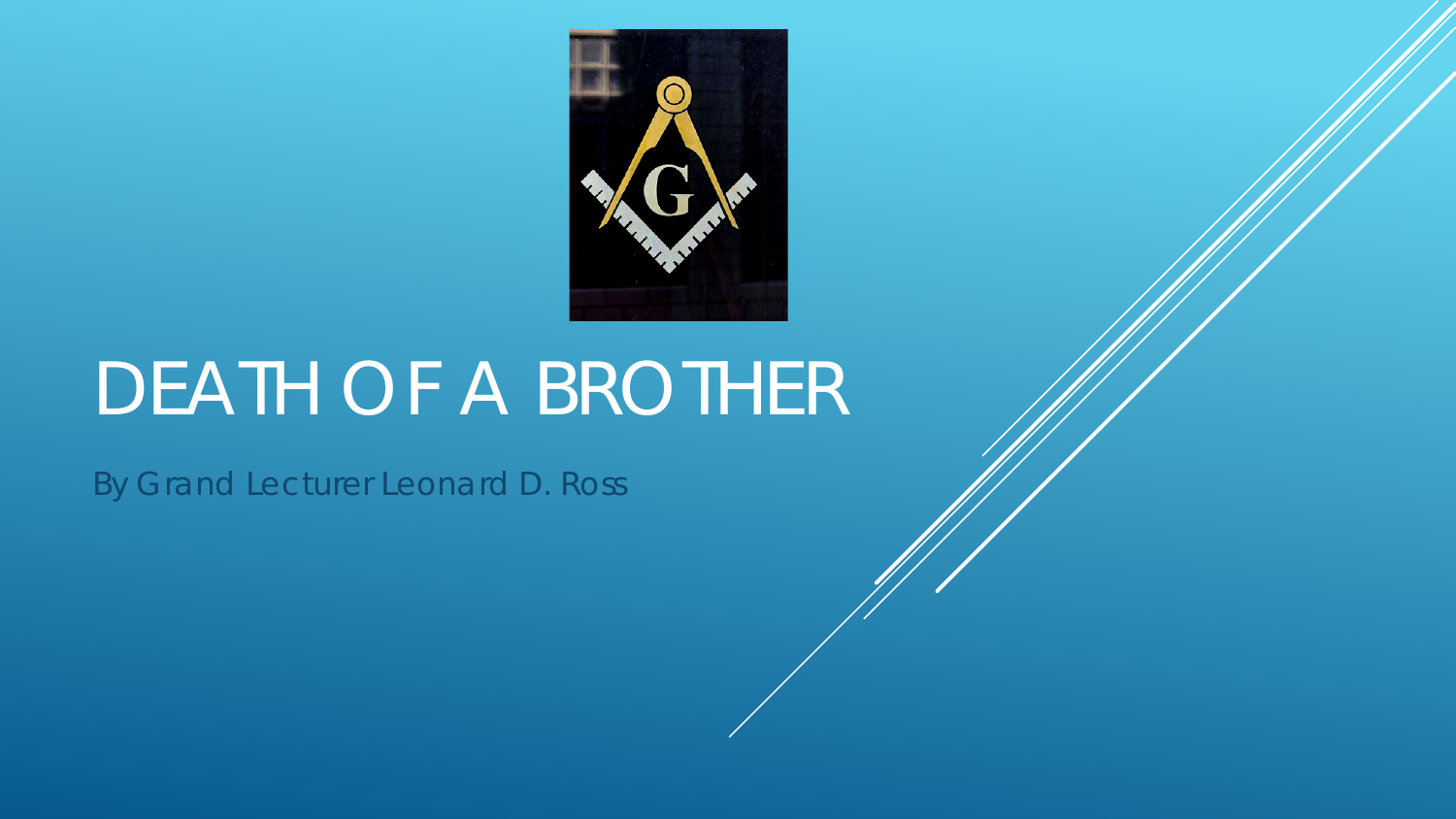- **1. What should I do?**
- **2. What should the master do?**
- **3. What ceremonies should we perform and an overview of how they are to be performed?**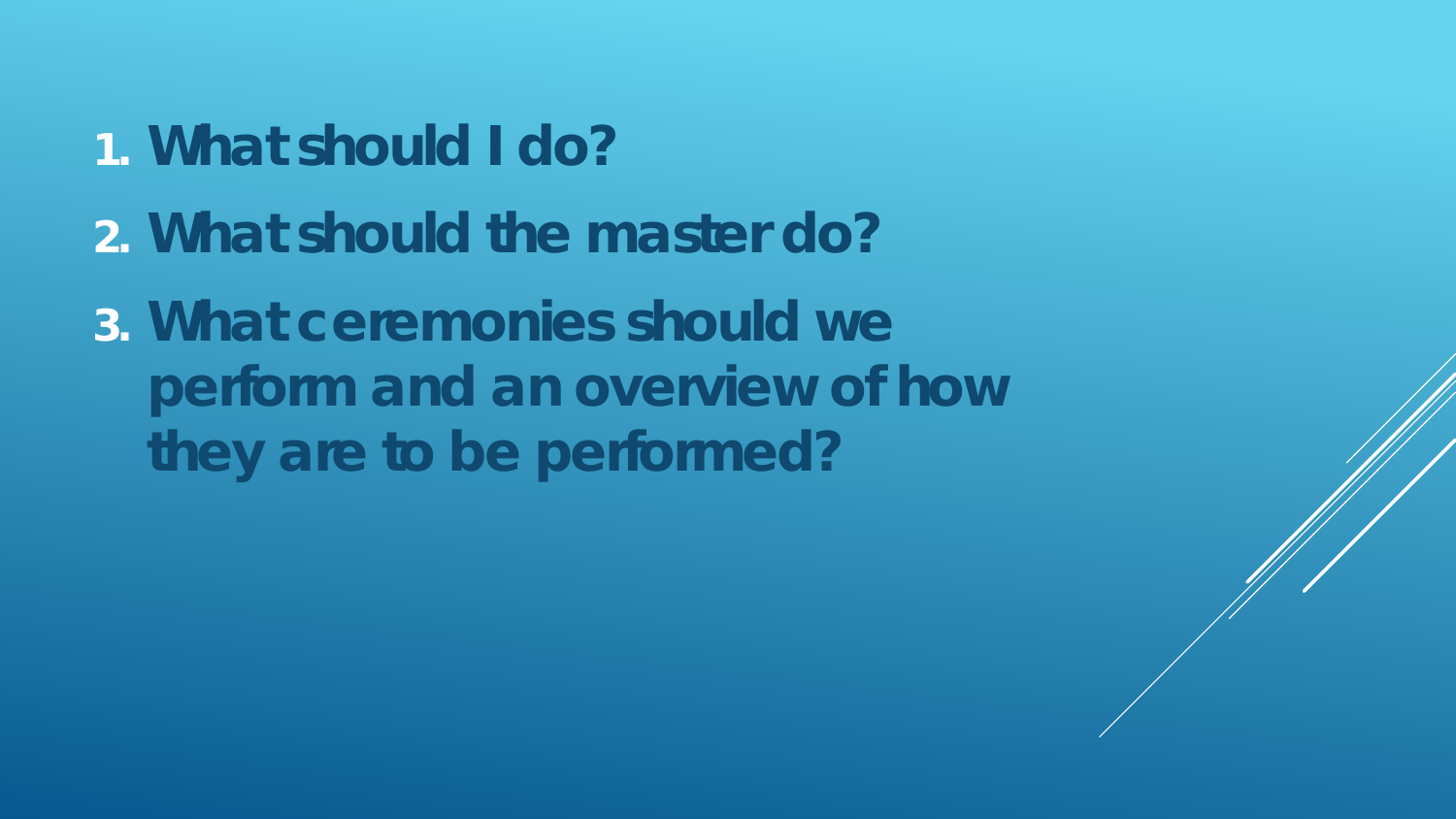## WHAT SHOULD I DO?

**A.Be available B.Prepare C.Respond**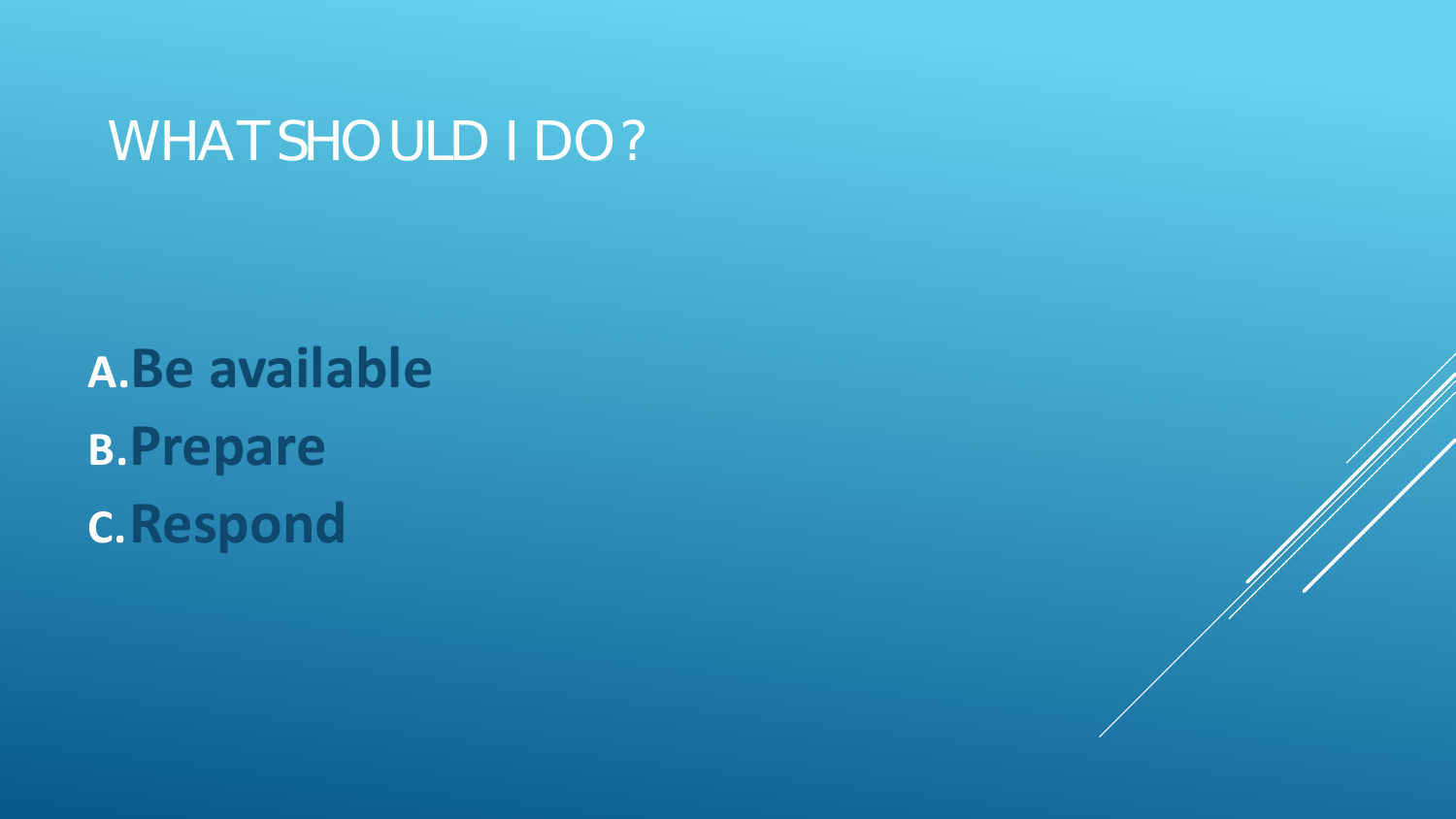#### WHAT SHOULD THE MASTER DO?

**A. Conduct pre death practices. B. Contact the next of kin. C. Notify the lodge members and the D.D.G.M D.Hold lodge rehearsals for the various ceremonies.**

**E. Insure preparation of Resolution and Flowers**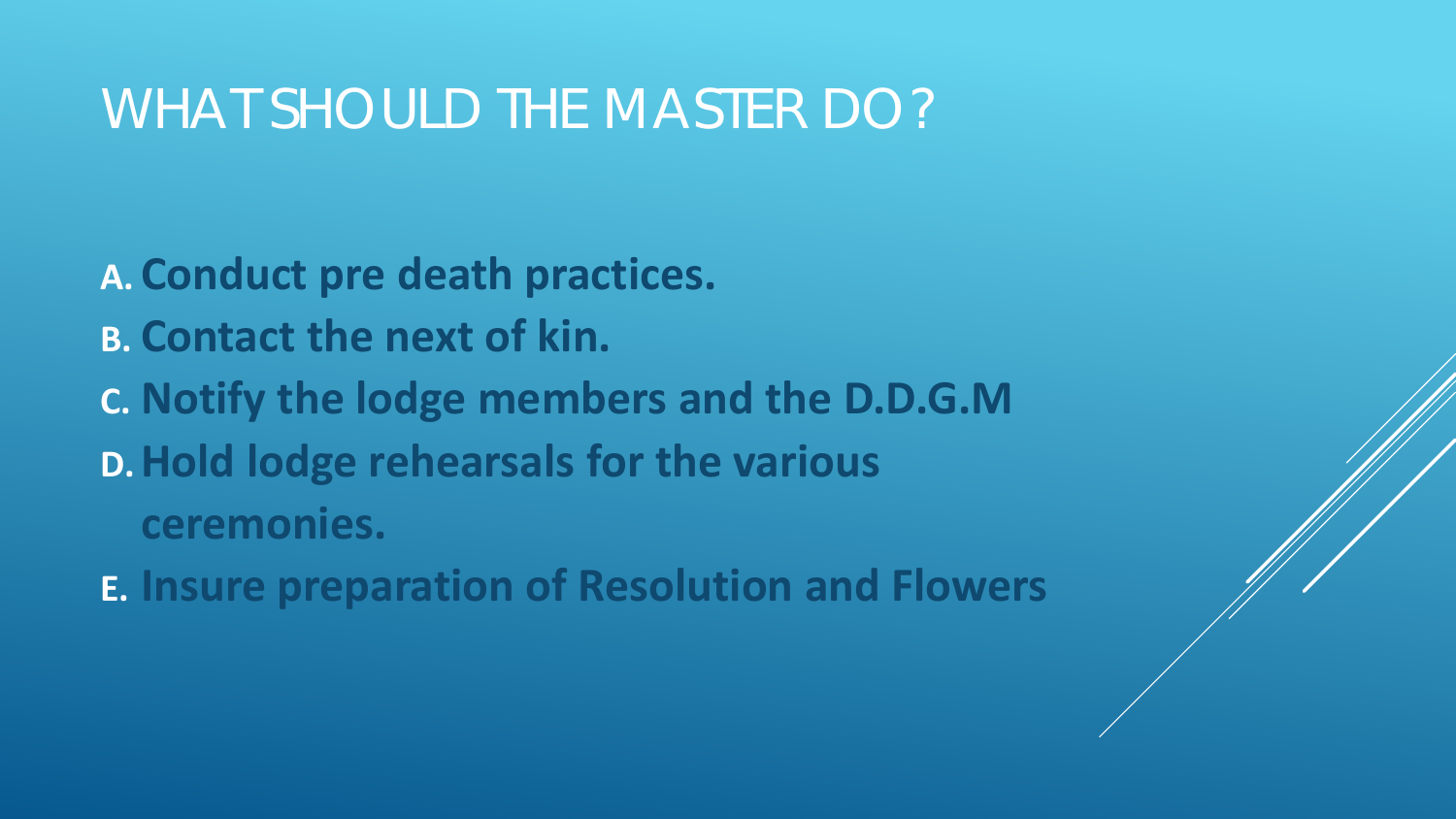# WHAT ARE THE CEREMONIES AND HOW SHOULD THEY BE PERFORMED?

**A.Draping of the Altar. B.Service at the Wake. C.Reading of the Resolution. D.Service at the Gravesite**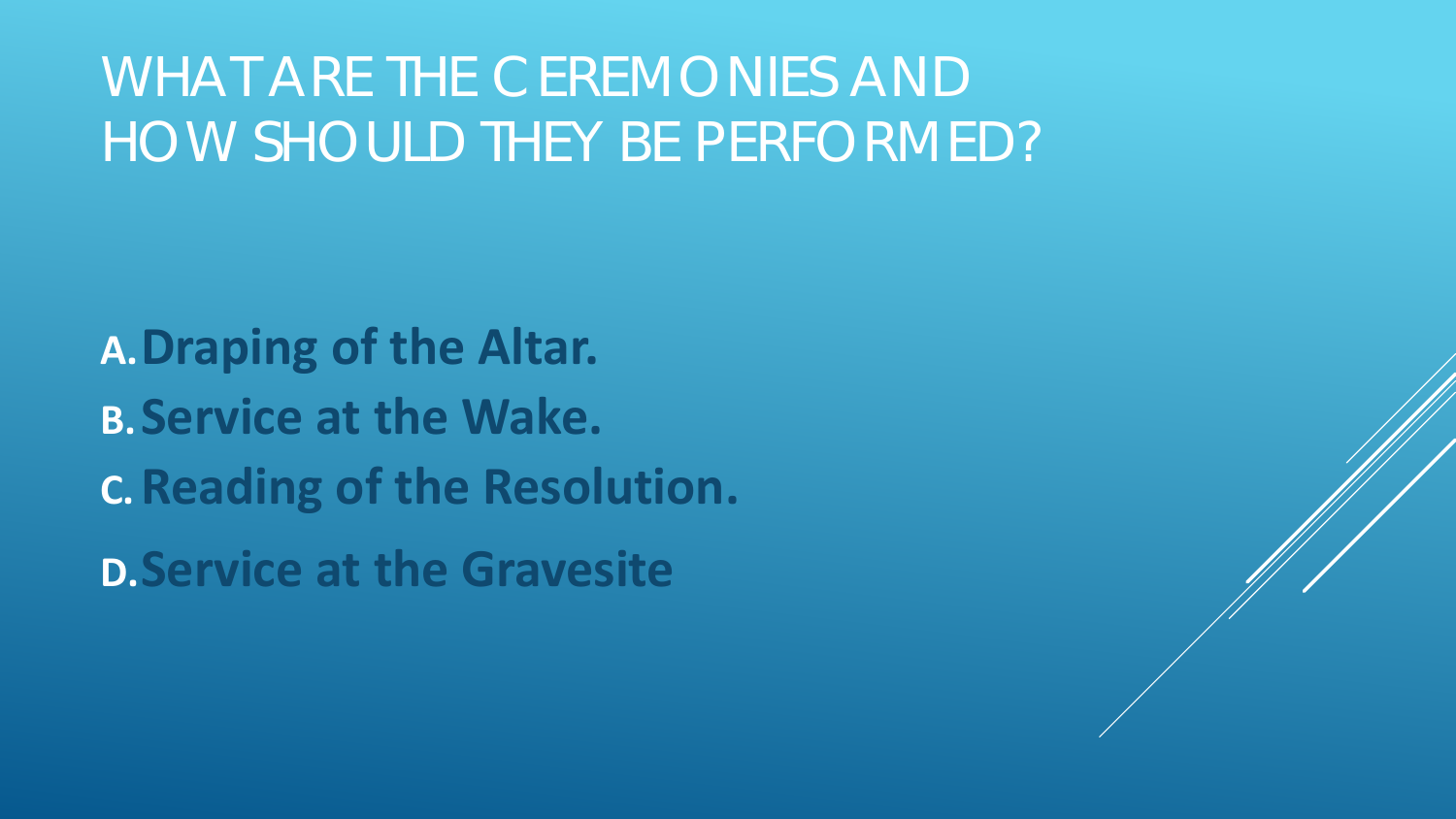### DRAPING OF THE ALTAR

**1.Master is to insure that draping is immediate. 2.No identified ceremony 3. Tradition**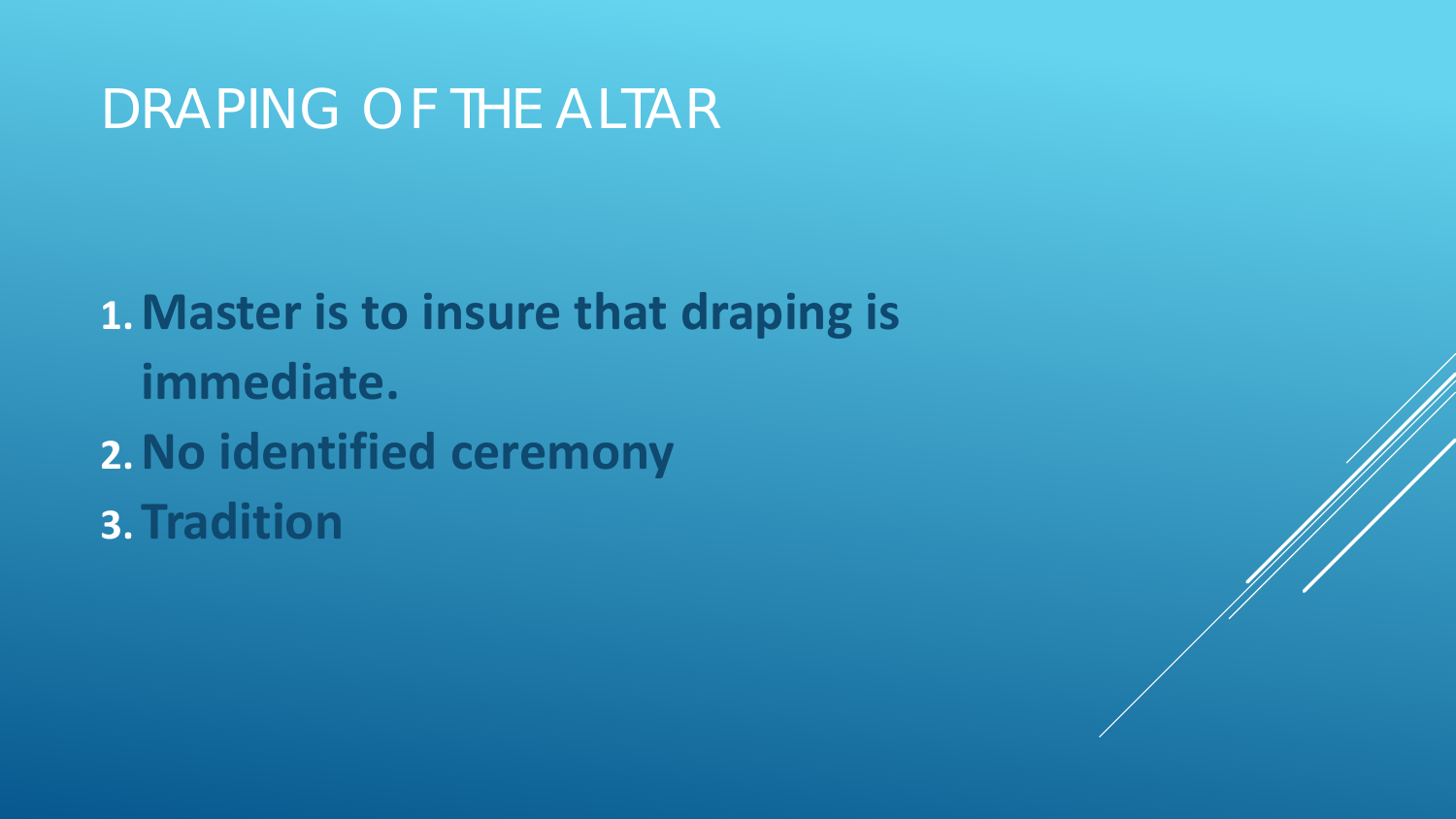## SERVICE AT THE CHURCH (WAKE)

- **1. Requires rehearsals (Ritual page 219 – 222)**
- **2. Some reasonable modifications may be made**
- **3. Public or private event (may be done in the lodge, funeral home, home of the deceased, or some other place)**
- **4. Deacons or Stewards at head and foot of coffin**